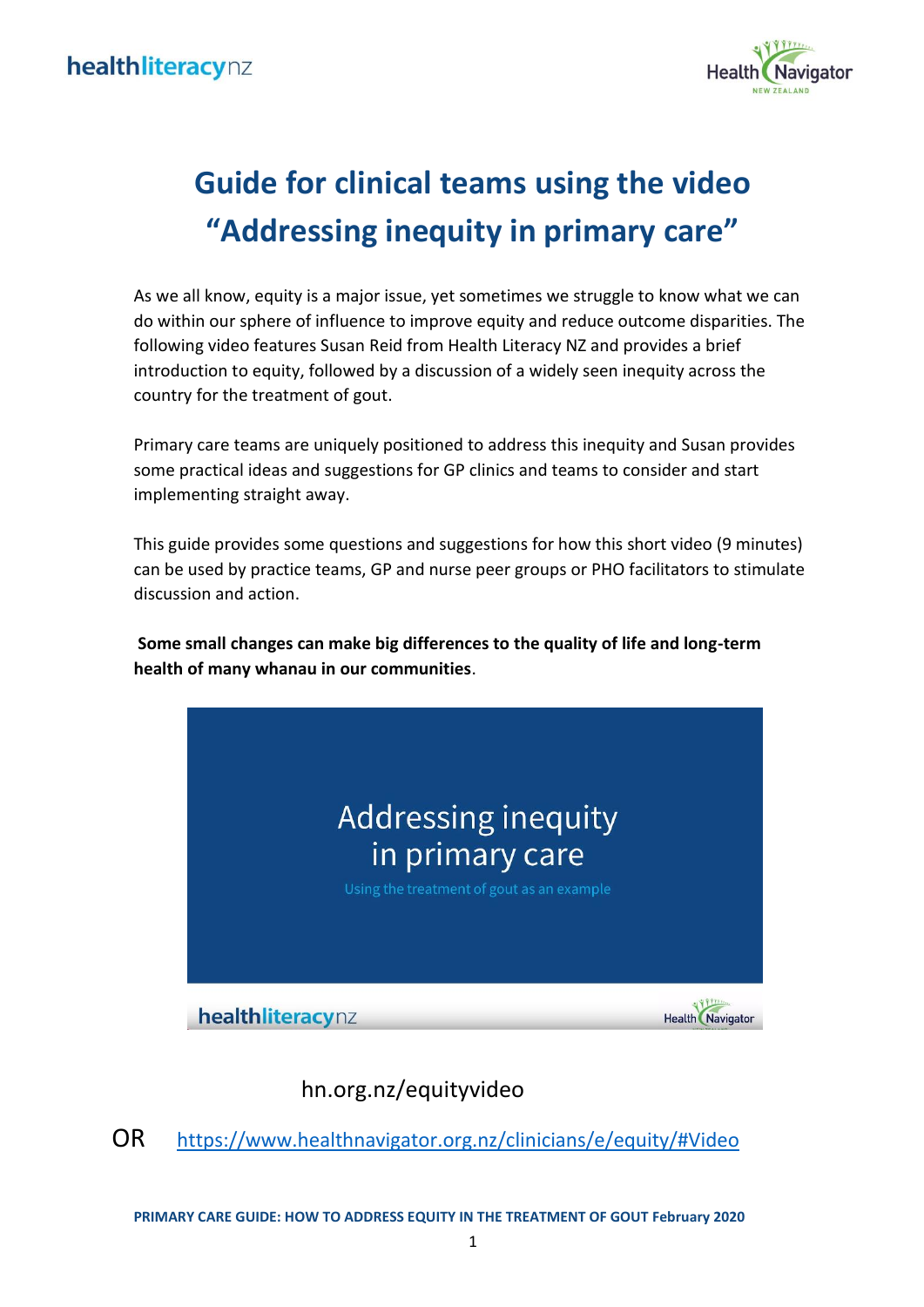

## **Shared viewing and discussions in clinic setting**

1. Before showing the video ask staff:

- What do we say to patients who come in with a gout attack/flare?
- What do we say to patients when they come in to see us about another condition but who also have frequent gout attacks and are not on allopurinol?
- What do we say to patients who started but have stopped taking allopurinol?

2. Show video and follow with a facilitated discussion.

*Ask staff what comments or questions they have after watching the video.* It might be helpful for the facilitator to start the conversation off by saying: "Until I watched the video I had not realised how low the numbers of people taking longterm allopurinol were – it is only 44% for NZ Europeans, Asian and others. What other comments do people have?"

*The facilitator might have to address the issue about treating everyone fairly.* If this does not come up in people's comments, it's useful to check that the video was clear in explaining that treating everyone the same is not enough – instead we have to treat everyone to meet their needs.

*Keep having this discussion using patients' stories until the concept is clear.*  From a clinical viewpoint, if necessary, show the relevant clinical pathway to clarify starting dose, dosage if patient has chronic kidney disease and so on. *Then have a conversation about how the practice can improve the management and treatment of gout.* 

3. Prioritise and allocate roles/tasks, which could include:

- A gout champion within the practice.
- Undertaking an audit.
- Making changes to the PMS, eg, adding gout to dashboard, flagging when blood tests are due.
- Stocktake of POC meters, written resources.
- Identifying a staff member who has the highest number of patients taking longterm urate-lowering medicines and asking them to describe how they have the conversation with patients to get them to start and then stay on ULT.
- Train staff to have starting conversations with people with gout:
	- o You know it is about your genes they affect how your body gets rid of a chemical in your body that causes gout.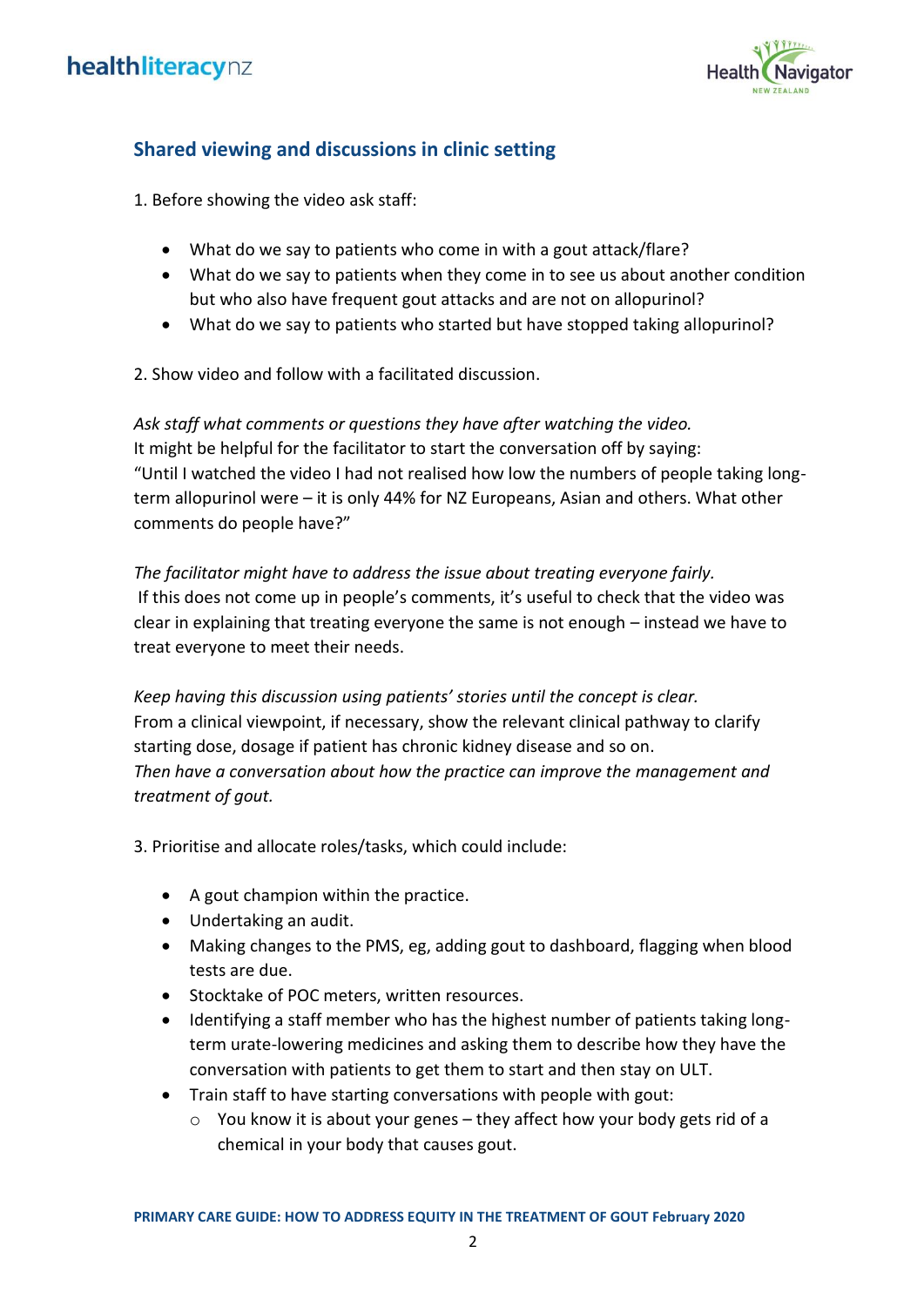## healthliteracynz



- $\circ$  You know it is not your fault, it is about your genes they affect how your body gets rid of a chemical in your body that causes gout.
- $\circ$  You know it is not about the food you eat (you aren't allergic to that food), it is about your genes – they affect how your body gets rid of a chemical in your body that causes gout.

#### **Required equity training for all staff**

1. All staff watch the video and then have a facilitated discussion during a team meeting.

Ask staff what was new in the video, what questions do they have, what aspects do they think were challenging in terms of how they work and so on. Again, the facilitator might have to start the discussion off and may need to reinforce the message that treating everyone the same does not improve equity but in fact makes inequity worse. Talk about how treating people the same is in fact a bias – we have been convinced by things that have happened throughout our lives that being fair is really important. And fairness is great if everyone has the same advantages. However, most people don't have the same advantages and that is why we need to treat people taking into account their needs.

2. If necessary, remind staff that a few years ago there was a target to improve the number of women who had had their smear tests taken within the appropriate time.

Later this target was replaced by another target that focused on Māori Pacific and Asian women. An earlier Government target had made the inequity worse because primary care practices focused on NZ European having their smears rather than the group that really needed attention – Māori, Pacific and Asian women.

#### **Quality improvement project on gout**

- 1. Show the video at the beginning of the project as a way of informing any driver diagram (one of the quality improvement tools often used) and the Plan, Do, Study, Act (PDSA) cycles.
- 2. Consider any objections or arguments that might arise as a result of taking an equity rather than clinical focus and develop a method the whole team can use to respond to these, eg, some staff may say that taking an equity approach means we will not be providing NZ European, Asian and others with proper treatment for their gout.
- 3. Respond by saying everyone who comes into the practice needs to receive best practice treatment based on clinical guidelines. However, for Māori and Pacific patients, we will be looking at other barriers that might prevent them getting the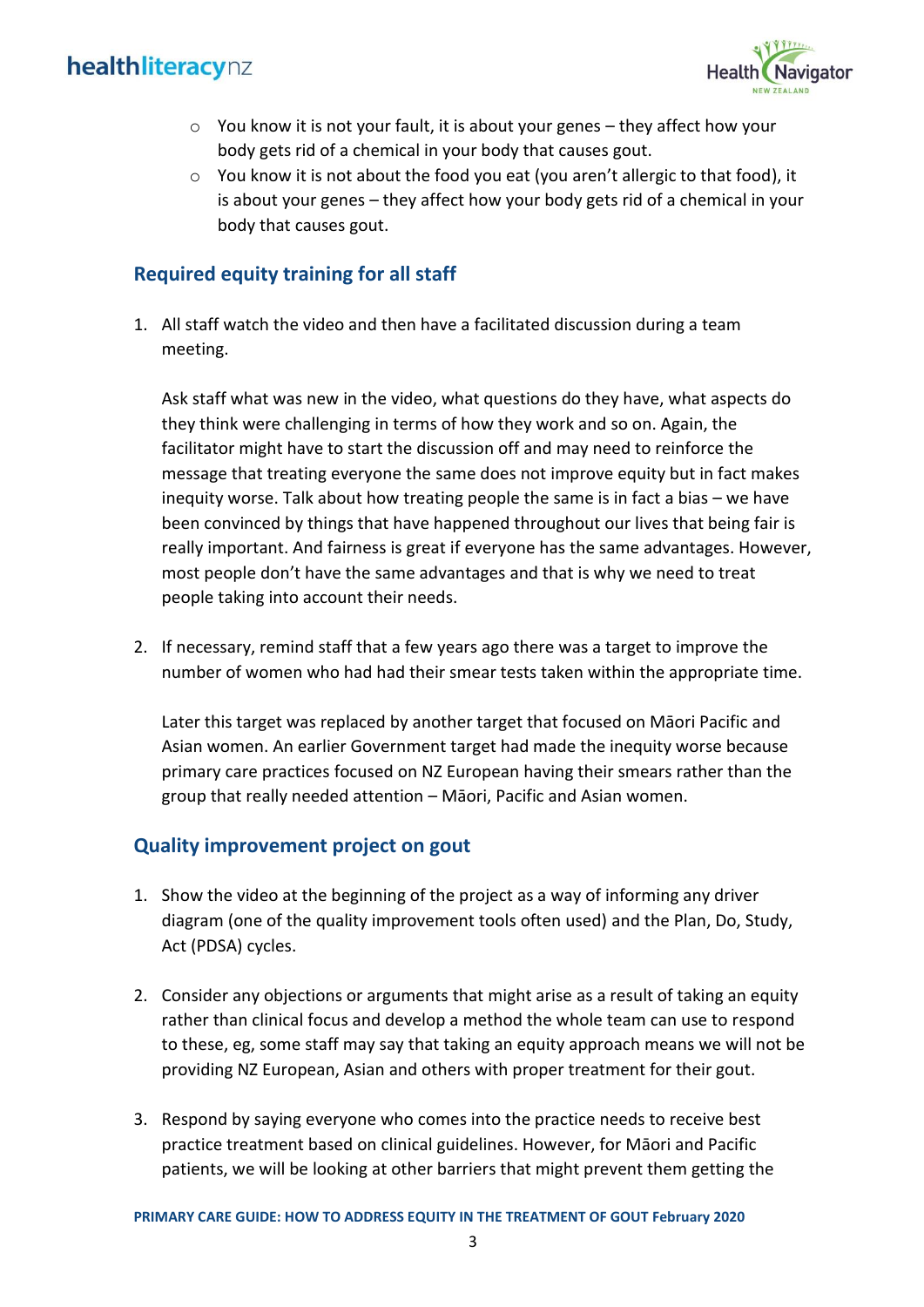## healthliteracynz



treatment that best meets their needs. Any improvement we make to our service for Māori and Pacific patients will also be an improvement for all other patients.

## **Nurse led model of care**

The video can be used as an introduction to plan and developing the model of care within your practice. If you are adding a gout model of care to other nurse-led models, eg, diabetes, remember that, unlike other long-term conditions, the focus for gout needs to be on starting and staying on long-term urate-lowering medication rather than lifestyle issues. There should be less of an emphasis on lifestyle because people with gout find it hard to exercise. Talking to patients about food and alcohol tends to reinforce community held beliefs that gout is caused by food and drink. Consider some of the messages referred to above – it's not your fault, and so on.

#### **Peer groups**

Show the video and then have a facilitated discussion either about equity or clinical matters.

## **Additional resources**

| To STOP GOUT<br>you need to bring your<br>uric acid levels down. | <b>Health Navigator NZ</b>                            |
|------------------------------------------------------------------|-------------------------------------------------------|
|                                                                  | Wide range of resources and gout topics on the Health |
|                                                                  | Navigator NZ website including:                       |
|                                                                  | Gout $-$ an overview                                  |
|                                                                  | Gout - medicines                                      |
|                                                                  | Gout - 5 steps to prevent gout and more               |
|                                                                  | $Gout - apps$                                         |
|                                                                  | Gout - multiple language resources to use with        |
|                                                                  | clients/patients/whanau                               |
|                                                                  | Tips for using your medicines safely                  |
|                                                                  |                                                       |
| ir medicine:                                                     | Self-management videos for whanau, patients and       |
|                                                                  | clients                                               |
|                                                                  | Understanding and managing your medicines             |
|                                                                  | Looking after yourself                                |
|                                                                  | Will my long-term condition stay the same? (using     |
|                                                                  | diabetes, chronic kidney disease and gout as          |
|                                                                  | examples)                                             |